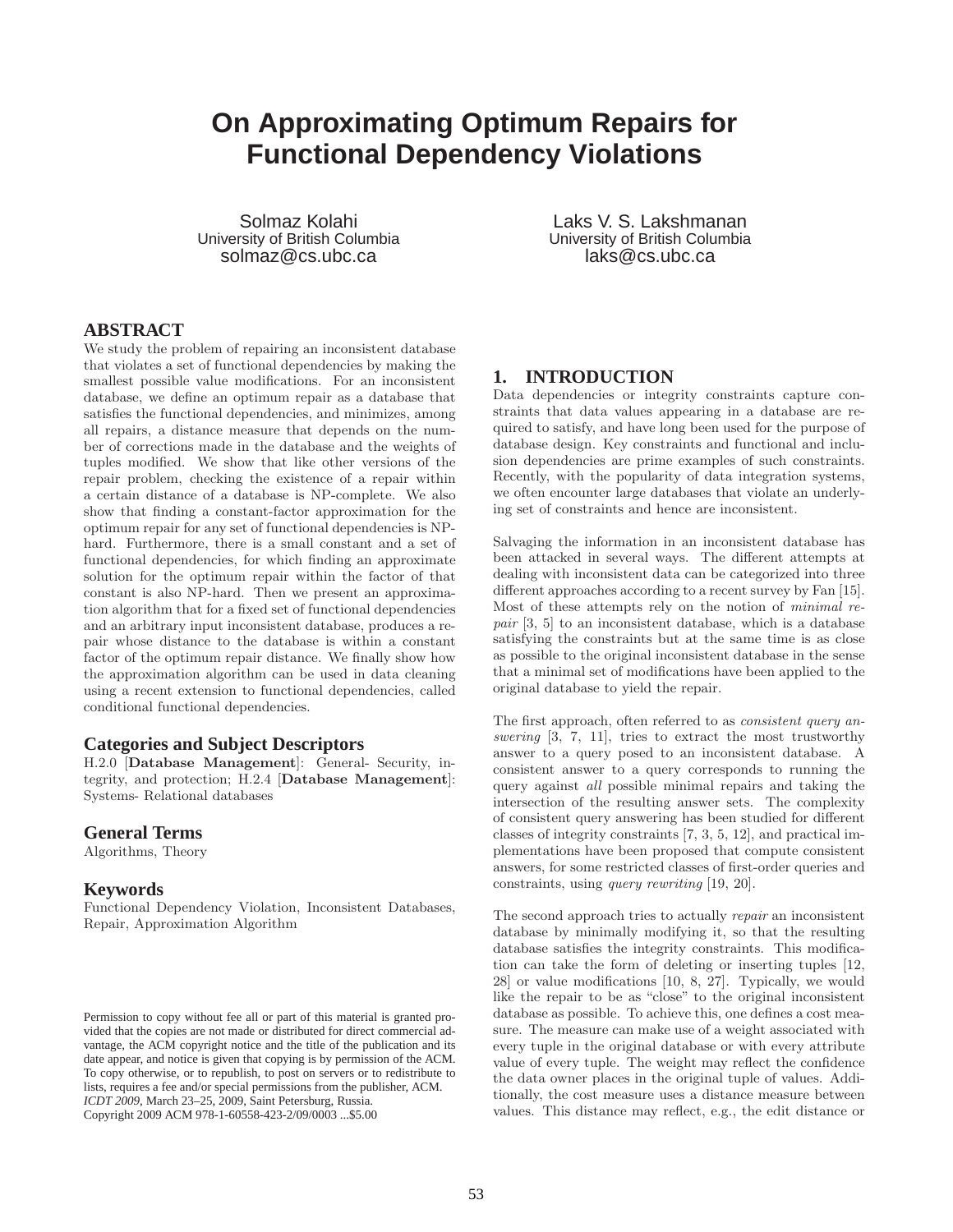the numerical distance between an original value and the changed value. The overall distance of a repair to an inconsistent database is the weighted sum over tuples that are changed in the repair, of the distance between the original values and their changed values. In this line of study, we are typically interested in the minimum repair, i.e., a repair that enjoys the smallest distance to the original database among all its repairs.

The third approach aims at producing a nucleus, which is a condensed representation of all repairs that can be used for consistent query answering [27, 26, 4]. Computing consistent answers, minimum repairs, and nuclei has been shown to be not tractable for most classes of constraints and queries, and efficient heuristic [10] and approximation [8, 23, 18] approaches have been proposed for dealing with inconsistent data in practice.

In this paper, we focus on the problem of repairing a database that violates a set of functional dependencies by modifying attribute values. An important property of functional dependencies is that correcting a violation may introduce a new one, and this makes finding a minimum repair more challenging, compared to repairing w.r.t. some of the other integrity constraints (such as local denial constraints considered in [8]).

To deal with repairing an inconsistent database w.r.t. functional dependencies, we introduce V-repairs, which are databases that contain variables representing incomplete information. A V-repair reflects two types of changes made to the original database to resolve functional dependency violations: changing a constant to another constant whenever there is enough information for doing so, and changing a constant to a variable whenever we cannot suggest a constant for an incorrect value. This is done in a way that a ground repair will be produced if different values not in the active domain are assigned to different variables. So, basically, a V-repair represents a set of repairs obtained by constantto-constant modifications. For an inconsistent database, we would ideally want to produce an optimum V-repair that is as close as possible to the original database.

We first illustrate V-repairs with an example.

EXAMPLE 1. Figure  $1(a)$  shows a database instance over name, country  $(cnt)$ , province/state (prov), region (reg), area code (arCode), and phone. In the instance, 'Van' refers to Vancouver/Lower mainland, 'Vic' to Victoria region, etc. The database instance in Figure  $1(a)$  violates the functional dependencies  $\Sigma = \{cnt, arCode \rightarrow reg, \text{ } cnt, reg \rightarrow prov\}.$ The V-repair shown in Figure 1(b) reflects two necessary value modifications to resolve the violations. In one modification, we change the value of reg 'Man' to the correct value of 'Van', and in the other, we replace the value 'CAN' with a variable  $v_1$ , showing that to obtain an optimum repair, one viable option is to change the value of country to something else. The semantics is that  $v_1$  stands for a value outside the active domain of  $cnt.$   $\Box$ 

We define a measure of distance between a database and its repair that depends only on the number of value mod-

|         | name    | cnt | prov | req | arCode | phone    |  |  |  |  |
|---------|---------|-----|------|-----|--------|----------|--|--|--|--|
| $t_{1}$ | Smith   | CAN | ВC   | Van | 604    | 123 4567 |  |  |  |  |
| $t_2$   | Adams   | CAN | ВC   | Van | 604    | 765 4321 |  |  |  |  |
| $t_3$   | Simpson | CAN | ВC   | Man | 604    | 345 6789 |  |  |  |  |
| $t_4$   | Rice    | CAN | AB   | Vic | 604    | 987 6543 |  |  |  |  |
| (a)     |         |     |      |     |        |          |  |  |  |  |

|         | name    | cnt   | prov | req                  | arCode | phone    |  |  |  |  |
|---------|---------|-------|------|----------------------|--------|----------|--|--|--|--|
| $t_{1}$ | Smith   | CAN   | ВC   | Van                  | 604    | 123 4567 |  |  |  |  |
| $t_2$   | Adams   | CAN   | ВC   | Van                  | 604    | 765 4321 |  |  |  |  |
| $t_3$   | Simpson | CAN   | ВC   | $\operatorname{Van}$ | 604    | 345 6789 |  |  |  |  |
| $t_4$   | Rice    | $v_1$ | ΑB   | Vic                  | 604    | 987 6543 |  |  |  |  |
| (b      |         |       |      |                      |        |          |  |  |  |  |

Figure 1: (a) A database instance violating  $\Sigma =$  $\{cnt, arCode \rightarrow reg, \text{ }cnt, reg \rightarrow prov\}.$  (b) An optimum V-repair.

ifications made in the database and the weights of tuples modified. This measure is somewhat simpler compared to other measures [10, 8]. Following previous work [10], recall that tuple weights correspond to the confidence that the data owner places in their correctness. Our measure simply counts the number of value modifications, and thus amounts to treating all modifications as equally expensive. One key motivation for looking at simpler distance measures is that it helps us understand whether the previously established results on the hardness of finding a minimum repair can be sharpened, and in some cases, whether efficient approximation algorithms can be developed.

Our first result is that even with a simpler notion of repair and distance measure between database instances, we still cannot efficiently find an optimum V-repair or even a good approximation. Specifically, we show that like previously studied versions of minimum repair [10, 8], deciding whether there is a V-repair within distance  $k$  of a database is NP-complete, even for unary functional dependencies. We also show that if functional dependencies are part of the input, finding a repair whose distance to the original database is always within a constant factor of the optimum repair distance is NP-hard. Moreover, for a fixed set of functional dependencies, finding a  $(1 + \varepsilon)$ -approximation is also NPhard for some  $\varepsilon > 0$ . In other words, finding an optimum V-repair is Max- $\mathcal{SNP}$ -hard (for a background on hardness of approximation for optimization problems, see [14, 25, 24]).

After establishing the hardness results, we ask whether we can leverage the simplified distance measure, and develop efficient approximation algorithms for special cases. Indeed, the combination of V-repairs and simpler distance measure enables us to design an approximation algorithm that for a fixed set of functional dependencies and an arbitrary inconsistent database produces a V-repair, whose distance to the original database is within a constant factor of the distance of an optimum V-repair, where the constant depends on the set of functional dependencies.

Traditional database dependencies have recently been revisited to make them more expressive for the purpose of cleaning an inconsistent database [15]. Conditional func-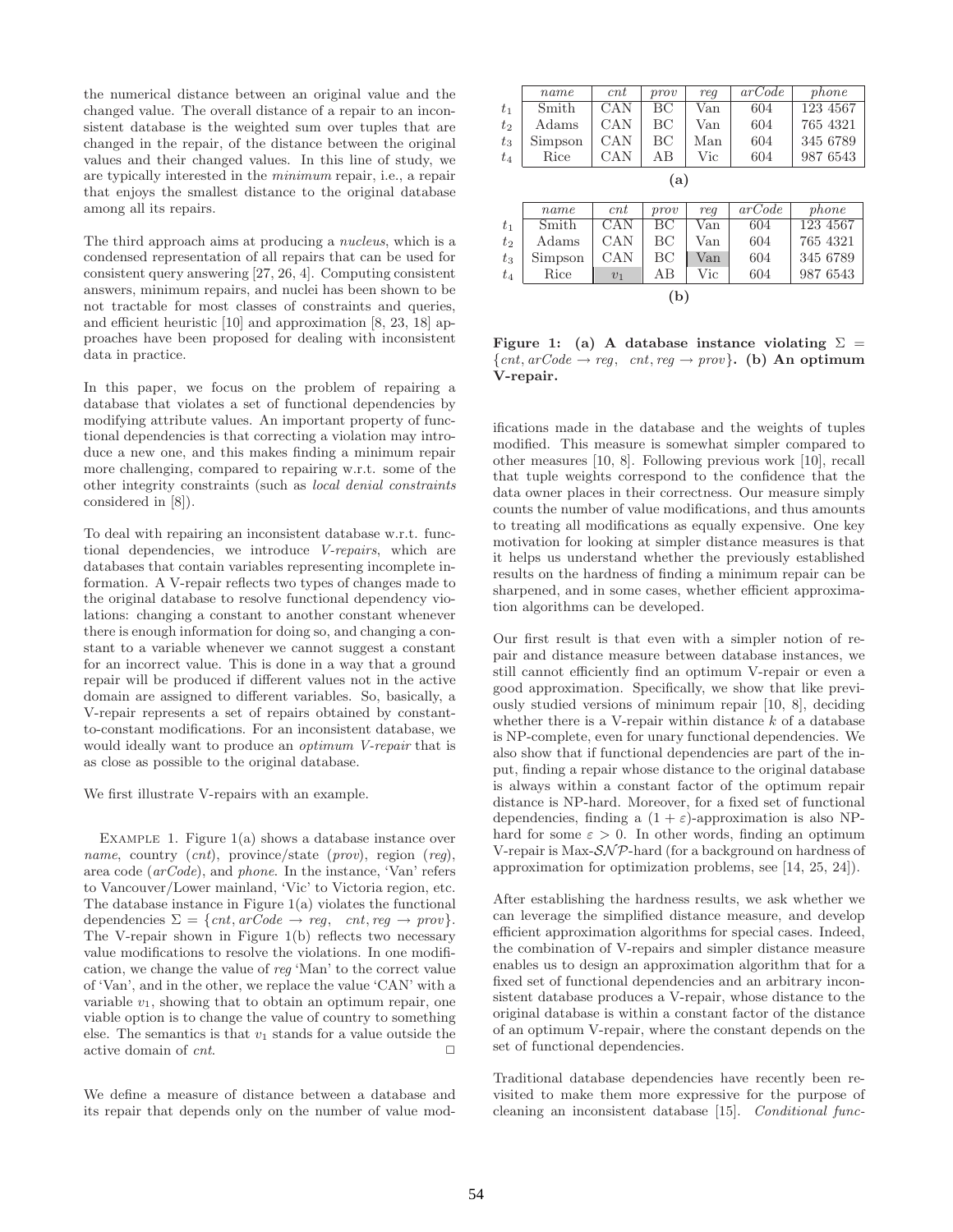tional dependencies (CFDs) [9, 13] are extensions to traditional functional dependencies in the following ways: first, CFDs make it possible to restrict the application of a functional dependency to only a subset of a relation, and second, CFDs allow forcing attribute values not only to be equal to each other, but also to be equal to constants. For example, for the database instance of Figure 1, one can express the following constraints as CFDs: if country (cnt) is Canada ('CAN'), then the value of region  $reg$ ) determines the value of province  $(prov)$ .<sup>1</sup> Furthermore, if country is Canada ('CAN') and area code  $(arCode)$  is 604, then reg must be 'Van'. We show that our approximation framework is applicable to conditional functional dependencies. More precisely, for a fixed set of CFDs, we can produce a V-repair for an arbitrary inconsistent database, whose distance to the original database is within a constant factor of an optimum V-repair distance.

### **1.1 Related Work**

Here we compare our work with previous works on repairs that are most similar to ours. As already pointed out above, our distance measure is simpler than the one studied by Fan et al. [10, 13] and Bertossi et al. [8]. Hardness results for finding minimum repairs under value modifications were already established in previous work [8, 10, 16]. However, since our distance measure only counts the number of changes in the repair (similar to measure used in [16, 17]) and the hardness proof uses only (unary) functional dependencies, our intractability results cannot be derived from previous results.

 $Max-S\mathcal{N}P$ -hardness for approximating a minimum repair by modifying numerical attributes for a fixed set of denial constraints [22] has been proved by Bertossi et al. [8]. In this paper, we present a similar result by focusing only on a fixed set of functional dependencies and a simpler distance measure for databases. Approximation algorithms for finding the minimum repair for a fixed set of local denial constraints have also been presented [8, 23]. Local denial constraints have the property that by resolving a constraint violation no new violation could be generated. Since functional dependencies do not have this property, we need a new strategy for approximating the best repair.

Repairing a database using functional dependencies and conditional functional dependencies has been studied by others (including [10, 9, 13]). However, these works rely on heuristic approaches for finding a good repair. We are not aware of any approximation algorithms in this context. We believe that our approximation framework would be useful for practical cases when a guarantee of small number of changes is required, and it complements the heuristic approach developed in [10, 13].

Finally, we would like to add that our notion of V-repair is different from that of fixes with variables in [26, 27]. While our V-repairs are homomorphic to a consistent relation, they are not necessarily homomorphic to the original relation, unlike fixes with variables. A V-repair can be thought of as a special case of conditioned tables [2], for representing incomplete information, with no local conditions and a conjunction of inequalities, one for each pair of distinct variables.

The rest of the paper is organized as follows: we give preliminary notations and definitions in Section 2. Then in Section 3, we introduce V-repairs for functional dependency violations, and we study the hardness of finding an optimum V-repair or an approximate solution to it. We present an approximation algorithm for finding an optimum V-repair for a fixed set of functional dependencies in Section 4, and in Section 5, we show how the approximation algorithm can be used for repairing with CFDs. We give concluding remarks in Section 6.

### **2. BACKGROUND AND NOTATIONS**

An instance I of a relation schema  $R(A_1, \ldots, A_m)$  is a set of tuples in  $Dom(A_1) \times ... \times Dom(A_m)$ , where  $Dom(A_i)$ denotes the domain of attribute  $A_i$ ,  $i \in [1, m]$ . The active domain of  $A_i$  is denoted by  $ADom(A_i)$ . For convenience, we associate every tuple in an instance with an identifier t that remains unchanged even if some values in the tuple change. Given an instance  $I$ , the set of positions of  $I$  is defined as  $Pos(I) = \{(t, A_i) | t \text{ is an identifier for a tuple in } I \text{ and } i \in$  $[1, m]$ . The set  $\{A_1, \ldots, A_m\}$  is sometimes referred to as sort(R). We denote the value contained in position  $p =$  $(t, A) \in Pos(I)$  by  $I(t, A)$ . If the instance I is clear from the context, we may write  $t[A]$  instead of  $I(t, A)$ . We sometimes use the term tuple interchangeably with tuple identifier.

A functional dependency  $(FD)$  over attributes of R is an expression of the form  $X \to Y$ , where  $X, Y \subseteq sort(R)$ . An FD  $X \to Y$  is unary if  $|X| = 1$ . An instance I of R satisfies  $X \to Y$ , denoted  $I \models X \to Y$ , if for every two tuples  $t_1, t_2$ in I with  $t_1[X] = t_2[X]$ , we have  $t_1[Y] = t_2[Y]$ . An instance I satisfies a set of FDs  $\Sigma$ , if it satisfies all FDs in  $\Sigma$ . An FD  $X \to Y$  is called trivial if  $Y \subseteq X$ . We say that an FD  $X \to A$  is implied by  $\Sigma$ , written  $\Sigma \models X \to A$ , if for every instance I satisfying  $\Sigma$ , I satisfies  $X \to A$ . In this paper, we always assume that  $\Sigma$  is minimal (see [1]), i.e., a set of FDs of the form  $X \to A$  (with a single attribute on the right-hand side), such that  $\Sigma \not\models X' \rightarrow A$  for every  $X' \subsetneq X$ , and  $\Sigma - \{X \to A\} \not\models X \to A$ . We usually denote sets of attributes by  $X, Y, Z$  and single attributes by  $A, B, C$ , or  $D$ .

We deal with *inconsistent* instances of R that violate some of the FDs in  $\Sigma$ . Following other works on repairs [10], we assume that each tuple  $t$  in  $I$  is associated with a weight  $w(t) > 0$ , which could have different meanings such as the accuracy of data or a confidence value placed by a user. In the absence of such weights, we can simply assume they are all equal to 1.

For an attribute  $A \in sort(R)$ , an *implicant* X of A is a subset of sort(R), such that  $\Sigma \models X \rightarrow A$ , A  $/nX$ , and for every  $X' \subsetneq X$ ,  $\Sigma \not\models X' \rightarrow A$ . Then  $Imp(A)$  denotes the set of all implicants of  $A$ . An attribute  $A$  is called *primitive* if  $Imp(A) = \emptyset.$ 

# **3. V-REPAIRS AND OPTIMUM REPAIR PROBLEM**

We assume that we have an infinite set of variables  $V =$  $\{v_1, v_2, \ldots\}$ . Given an instance I of R that violates FDs in

<sup>&</sup>lt;sup>1</sup>It is possible in some countries, regions may straddle state/provincial boundaries.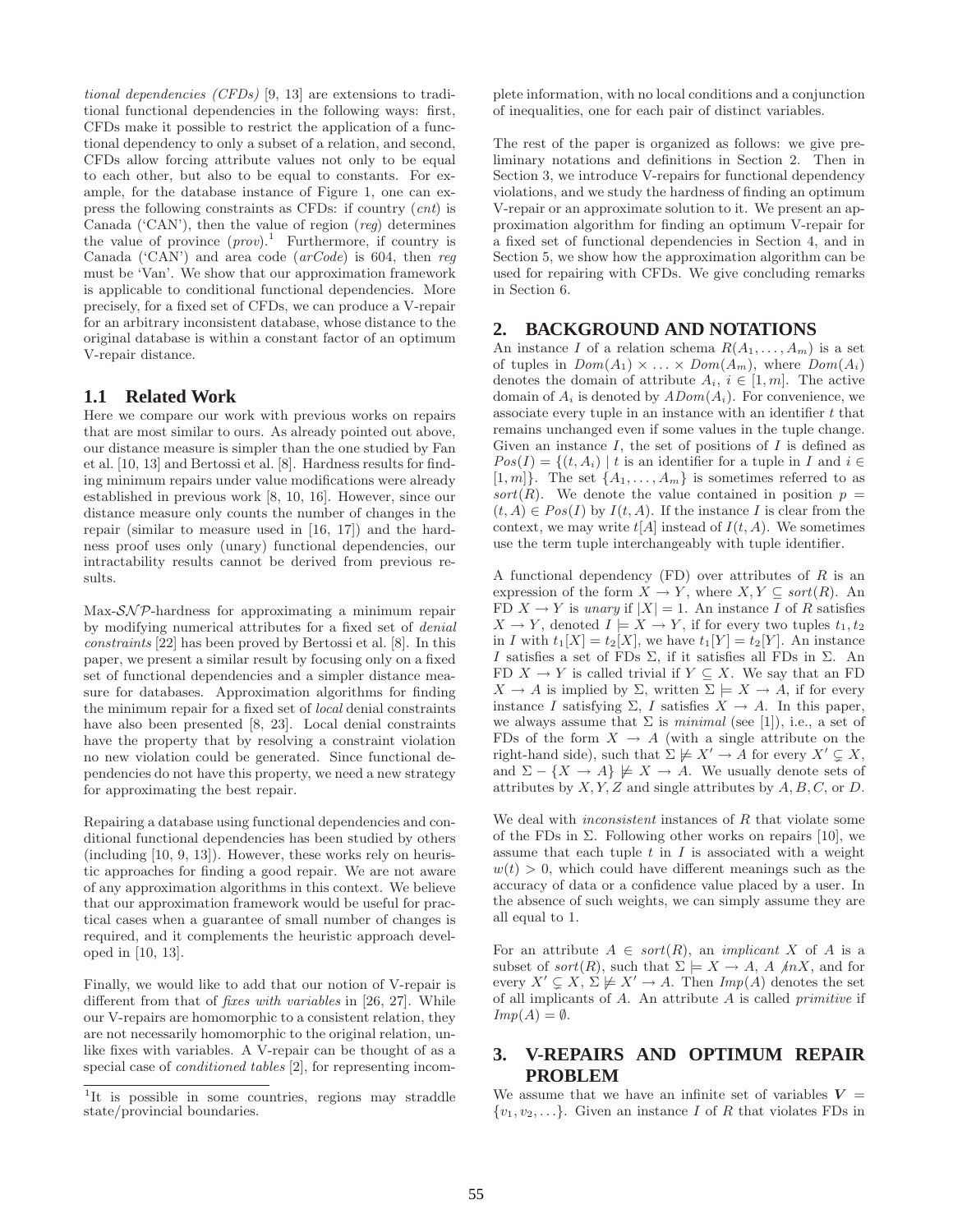$\Sigma$  ( $I \not\models \Sigma$ ), we define a *V-instance* for *I* to be an instance  $I_V$  with the same tuple identifiers (and therefore  $Pos(I_V)$  =  $Pos(I))$ ,<sup>2</sup> such that for every position  $p = (t, A_i)$  in  $Pos(I_V)$ ,  $I_V(p) = a$  for some  $a \in ADom(A_i)$ , or  $I_V(p) = v_j$  for some  $v_j \in V$ .

For a V-instance  $I_V$ , a ground substitution is a mapping  $\sigma$ from variables in  $I_V$  to  $Dom(A_1) \cup ... \cup Dom(A_m)$ , such that for each position  $p = (t, A_i)$  in  $Pos(I_V)$  with  $I_V(p) =$  $v_i, \sigma(v_i) = a$  for some  $a \in Dom(A_i) \setminus ADom(A_i)$ , and  $\sigma(v_j) \neq \sigma(v_k)$  whenever  $j \neq k$ . Ground substitutions can be lifted to V-instances in the obvious way. The instance obtained by applying a ground substitution  $\sigma$ , denoted  $\sigma(I_V)$ , is called a ground instance. A V-instance is called a V-repair if for some ground substitution  $\sigma$ ,  $\sigma(I_V) \models \Sigma$ . If for every ground substitution  $\sigma$ ,  $\sigma(I_V)$  violates an FD  $X \to A$  in  $\Sigma$ , we simply say that  $I_V$  violates  $X \to A$ . Note that if the attribute domains are not finite, V-repairs always exist, and the satisfaction of an FD by a V-instance could be checked in polynomial time.

Our approach to repairing a database instance  $I$  that violates a set of functional dependencies is finding a V-repair that is as close as possible to  $I$ . More precisely,

DEFINITION 2. Given an instance I of schema R that violates a set of FDs  $\Sigma$  over attributes of R, we define the distance between  $I$  and a V-repair  $I_V$  as

$$
\Delta(I, I_V) = \sum_{(t, A) \in Pos(I)} w(t) \cdot dist(I(t, A), I_V(t, A)), \text{ where}
$$

$$
dist(a, b) = \begin{cases} 1 & \text{if } a \neq b \\ 0 & \text{if } a = b. \end{cases}
$$

Repair Checking for a set of FDs is the problem of deciding, given an integer  $k \geq 0$  and an instance I, whether there is a V-repair  $I_V$  with  $\Delta(I, I_V) \leq k$ . A V-repair  $I_V$  is an optimum repair if the distance  $\Delta(I, I_V)$  is the minimum among all V-repairs of  $I$ . Optimum Repair for a set of FDs is the problem of finding an optimum repair for a given instance I.

In this section, we show that like other definitions of "best" repair for an inconsistent database, finding an optimum repair does not seem to be possible in polynomial time in the size of the input database, even when the FDs are unary. We will also show that if the set of functional dependencies is given as an input, it is NP-hard to approximate the optimum repair within any constant factor. Furthermore, if we fix a set of FDs, it is NP-hard to approximate the optimum repair within an arbitrary small constant factor. It is worth mentioning that all of our hardness results can be obtained in the absence of tuple weights. These results motivate the next section, where we present a constant-factor approximation algorithm for finding an optimum V-repair for any fixed set of FDs and an arbitrary violating instance.

THEOREM 3. There is a set of unary functional dependencies for which Repair Checking is NP-complete.

Proof. For every set of functional dependencies, it is easy to see that REPAIR CHECKING is in NP: given a V-instance  $I_V$ for an input inconsistent instance  $I$ , it is possible to check whether  $I_V$  satisfies the FDs and measure  $\Delta(I, I_V)$  in polynomial time.

Now consider relation schema  $R(Edge, Vertex, Dummy)$  and the set of FDs  $\Sigma = \{Edge \rightarrow Vertex, Vertex \rightarrow Dummy\}.$ To prove hardness, we reduce from the vertex cover problem. Given a graph  $\mathcal{G}(U, E)$ , a vertex cover is a subset C of U such that for every edge  $(u_1, u_2) \in E$ , C contains at least one of  $u_1$  or  $u_2$ .

Given a graph  $\mathcal{G}(U, E)$ , we create an instance I of R that violates the set of FDs  $\Sigma$  as follows: for every edge  $e_r = (u_i, u_j)$ in E, I contains two tuples  $t_{ri}(e_r, u_i, 0)$  and  $t_{rj}(e_r, u_j, 0)$ . Moreover, for every vertex  $u_i \in U$ , I contains a tuple  $t_i(f_i, u_i, 1)$ , where  $f_i$  is an edge identifier not in E, and  $f_i \neq f_j$  for  $i \neq j$ . Every tuple t in I has a weight  $w(t) = 1$ . Obviously, there is a pair of tuples for every edge in the graph that violates  $Edge \rightarrow Vertex$ , and for every vertex connected to an edge, there is at least a pair of tuples violating  $Vertex \rightarrow Dummy$ . We can see that the graph has a vertex cover C of size  $|C| \leq k$  if and only if I has a Vrepair  $I_V$  with  $\Delta(I, I_V) \leq |E| + k$ . First, let C be a vertex cover of size k. We produce V-repair  $I_V$  as follows: for every edge  $e_r = (u_i, u_j)$  with  $u_i \in C$ ,  $I_V$  has tuples  $t_{ri}(e_r, u_i, 0)$ and  $t_{rj}(e_r, u_i, 0)$  (no matter if  $u_j$  is also in C). For every vertex  $u_i \in C$ ,  $I_V$  contains tuple  $t_i(f_i, v_l, 1)$  for a fresh variable  $v_l \in V$ , and for every vertex  $u_i \notin C$ ,  $I_V$  contains the unchanged tuple  $t_i(f_i, u_i, 1)$ . Clearly,  $\Delta(I, I_V)$  is exactly  $|E| + k$ .

Conversely, suppose that there is a V-repair  $I_V$  with  $\Delta(I, I_V) = |E| + k$  for some k smaller than k', the size of a minimum vertex cover. Let  $C$  be the set of vertices  $u_i$  such that their corresponding tuple  $t_i$  shows at least one change in  $I_V$ . It is easy to see that for every edge  $e_r \in E$ ,  $I_V$  should have changed at least one position in each pair of tuples  $t_{ri}, t_{ri}$ , due to the violation of  $Edge \rightarrow Vertex$ . Therefore,  $\Delta(I, I_V) \geq |E| + |C|$ , and thus  $|C| \leq k \leq k'$ . Since C cannot be a vertex cover due to  $|C| < k'$ , there are at least  $k' - |C|$  edges between the remaining vertices  $u_i$  in  $V - C$ , whose corresponding tuples  $t_i$  show no change in  $I_V$ . For each edge  $e_r$  among these  $k' - |C|$  edges, we need to see at least *two* changes in the pair of tuples  $t_{ri}$ ,  $t_{rj}$ due to the violation of  $Vertex \rightarrow Dummy$ . We thus have:  $\Delta(I, I_V) \geq 2 \cdot (k' - |C|) + (|E| - k' + |C|) + |C| = |E| + k',$ which is a contradiction.

The following theorem shows that approximating OPTIMUM Repair for all sets of FDs within any constant factor is NPhard.

THEOREM 4. Let  $\alpha > 1$  be any constant. Then unless  $P=NP$ , there is no algorithm that approximates OPTIMUM REPAIR for any given set of FDs within a factor of  $\alpha$ , and runs in polynomial time in the size of the input FDs and inconsistent instance.

Proof. We give a gap-preserving reduction (see [14, 25]) from the hypergraph vertex cover problem (or equivalently the set

<sup>2</sup>Technically, we need to define an isomorphism between  $I, I_V$ , but for simplicity, we deliberately assume that the set of tuple identifiers are equal.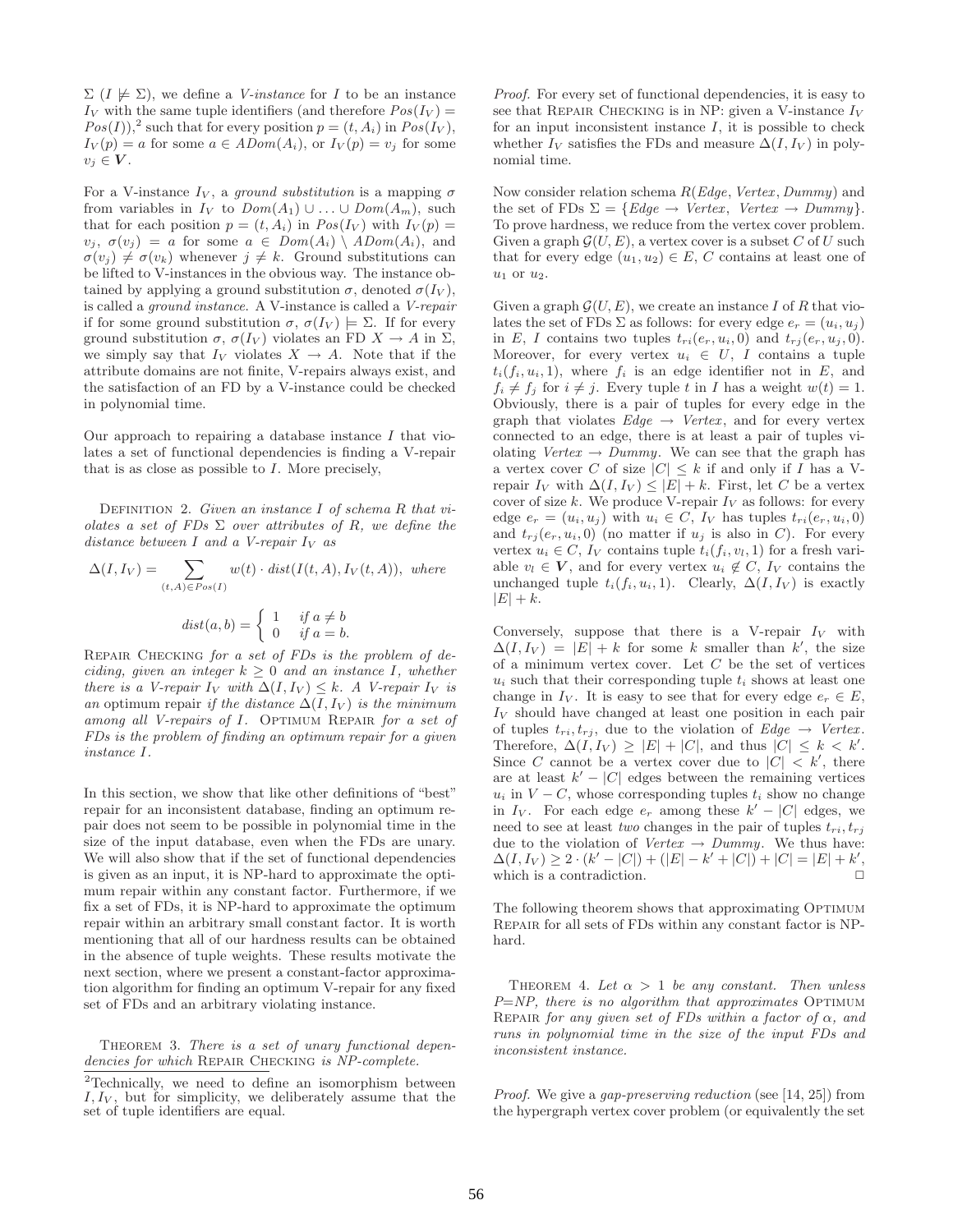cover problem), whose approximation within any constant factor is known to be NP-hard [6]. Given a hypergraph  $\mathcal{G}(U, E)$ , a vertex cover (or a hitting set) is a subset C of U that overlaps every edge  $e \in E$ . A minimum vertex cover is a vertex cover with the smallest cardinality.

Given a hypergraph  $\mathcal{G}(U, E)$ , we create a relation schema R with  $sort(R) = U \cup \{D\}$ , a set of functional dependencies  $\Sigma$ , and an instance I of R as follows. For every edge  $e_i = \{u_1, \ldots, u_m\}$  in E, there is a functional dependency  $u_1 \dots u_m \to D$  in  $\Sigma$  and a tuple  $t_i$  in I with  $w(t_i) = W$  for a large positive W, where  $t_i[u_j] = 0$  for  $u_j \in e_i$ ,  $t_i[u_j] = i$ for  $u_j \notin e$ , and  $t_i[D] = i$ . There is also another tuple  $t_0$ in I with  $w(t_0) = 1$ , where  $t_0[u_j] = 0$  for all  $u_j \in U$  and  $t_0[D] = 0$ . It is easy to see that hypergraph G has a vertex cover of size  $k$  if and only if  $I$  has a V-repair  $I_V$  with  $\Delta(I, I_V) = k$ . Let  $I_V^{\text{min}}$  and  $MinVertCover(\mathcal{G})$  denote an optimum V-repair for  $I$  and a minimum vertex cover for  $\mathcal{G}$ , respectively. Then every approximation algorithm that produces a V-repair  $I_V$  with  $\Delta(I, I_V) \leq \alpha \cdot \Delta(I, I_V^{\min})$ , for some constant  $\alpha > 1$ , will produce a vertex cover whose size is at most  $\alpha$  times the size of  $MinVertCover(\mathcal{G})$ . More precisely, the reduction is gap-preserving since we have:

\n- 1. if 
$$
|\text{MinVertCover}(\mathcal{G})| \leq k
$$
, then  $\Delta(I, I_V^{\min}) \leq k$ , and
\n- 2. if  $|\text{MinVertCover}(\mathcal{G})| > \alpha \cdot k$ , then  $\Delta(I, I_V^{\min}) > \alpha \cdot k$ .
\n

 $\Box$ 

The next theorem rules out the possibility of approximating OPTIMUM REPAIR for a fixed set of FDs within an arbitrarily small factor in polynomial time in the size of the input inconsistent instance. To show that an optimization problem P is Max- $\mathcal{SNP}$ -hard [24], it is enough, by definition, to show that  $P$  behaves just like MAX3SAT in terms of approximability, i.e., there is a gap-preserving reduction from MAX3SAT to P. Then we can immediately conclude that there exists  $\varepsilon > 0$  such that achieving an approximation factor  $(1 + \varepsilon)$  for P is NP-hard (see [14]).

THEOREM 5. For a fixed relation schema and set of FDs, OPTIMUM REPAIR is  $Max-SNP$ -hard. In other words, there exists  $\varepsilon > 0$ , a relation schema and a set of FDs, for which approximating Optimum REPAIR within a factor of  $(1 + \varepsilon)$ is NP-hard.

Proof. We give a gap-preserving reduction from MAX3SAT problem, whose approximation within  $(1 - \varepsilon')$  factor, for some  $\varepsilon' > 0$ , is known to be NP-hard (see [14, 25]). Given a CNF formula, whose clauses have at most three literals, MAX3SAT is the problem of finding an assignment that maximizes the number of satisfied clauses.

Let  $C = C_1 \wedge \ldots \wedge C_N$  be a CNF formula, where  $C_i$  =  $l_{i1} \vee l_{i2} \vee l_{i3}$  for every clause  $C_i$   $(i \in [1, N])$ , and each literal  $l_{ij}$  is either x or  $\neg x$  for some variable  $x \in X$  (we assume each clause has exactly three literals). We create an instance I of relation schema  $R(Cls, Asn, Var, Lit)$ , which violates FDs  $\Sigma = \{Var, Asn \rightarrow Lit, Cls, Asn \rightarrow Var\},\text{ as follows: for }$ every clause  $C_i$  and every literal  $l_{ij}$  of variable  $x_{ij}$   $(j \in [1,3])$  in  $C_i$ , there is a tuple  $t_{ij}$  in I, where  $t_{ij}$  [Cls] =  $C_i$ ,  $t_{ij}$  [Asn] = 1,  $t_{ij}$ [Var] =  $x_{ij}$ ,  $t_{ij}$ [Lit] =  $l_{ij}$  ( $x_{ij}$  or  $\neg x_{ij}$ ). All tuples have weight equal to 1. Let  $MAX3SAT(C)$  denote the maximum number of clauses satisfiable over all assignments, and  $\Delta_{\min}$ be the distance between  $I$  and any optimum V-repair. Then it is enough to show that:

- 1. if  $MAX3SAT(C) = k$ , then  $\Delta_{\min} = 3N k$ , and
- 2. if  $MAX3SAT(C) < (1 \varepsilon')k$  for some  $\varepsilon' > 0$ , then  $\Delta_{\min} > (1 + \varepsilon)(3N - k)$  for some  $\varepsilon > 0$ .

Suppose  $MAX3SAT(C) = k$ . Then there exists a truth assignment that satisfies exactly k clauses. First, we build a V-repair  $I_V$  with  $\Delta(I, I_V) = 3N - k$  as follows: for every satisfied clause  $C_i = l_{i1} \vee l_{i2} \vee l_{i3}$ , assuming  $l_{i1}$  is assigned true,  $I_V$  has three tuples  $t_{i1} = (C_i, 1, x_{i1}, l_{i1}),$  and  $t_{ij}$  $(C_i, v_{ij}, x_{ij}, l_{ij})$  for  $j = 2, 3$ , where  $v_{ij}$ s are fresh variables taken from V. For every unsatisfied clause  $C_i = l_{i1} \vee l_{i2} \vee l_{i3}$ ,  $I_V$  has three tuples  $t_{ij} = (C_i, v_{ij}, x_{ij}, l_{ij})$  for  $j = 1, 2, 3$ , where  $v_{ij}$ s are fresh variables taken from  $\boldsymbol{V}$ . Clearly,  $I_V$  is a V-repair with  $\Delta(I, I_V) = 2k + 3(N - k) = 3N - k$ . Second, we show that for every V-repair  $I_V'$ ,  $\Delta(I, I_V') \geq 3N - k$ . Let D be the set of clauses  $C_i$  with at least one tuple  $t_{ij}$  whose all positions has remained unchanged in  $I_V'$ . Then there is a truth assignment that satisfies at least  $|D|$  clauses. We thus have  $|D| \leq k$ . For every clause  $C_i \in D$ , there are at least two positions  $p_1, p_2$  in the three tuples  $t_{ij}$   $(j \in [1, 3])$ , such that  $I(p_1) \neq I'_V(p_1)$  and  $I(p_2) \neq I'_V(p_2)$ . This is due to violations of FD  $Cls, Asn \rightarrow Var$ . Moreover, for every clause  $C_i \notin D$ , each of the three corresponding tuples have at least one changed position. Therefore,  $\Delta(I, I_V') \geq 2$ .  $|D| + 3 \cdot (N - |D|) = 3N - |D| \ge 3N - k$ . To prove part 2, using the fact that  $MAX3SAT(C) \geq N/2$ , we have  $\Delta_{\min} =$  $3N - MAXSSAT(C) > 3N - (1 - \varepsilon')k = 3N - k + \varepsilon'/5(5k) \ge$  $(1+\varepsilon'/5)(3N-k)$ .  $\Box$ 

### **4. A CONSTANT-FACTOR APPROXIMA-TION**

Theorem 5 rules out the possibility of finding a polynomialtime approximation scheme for the OPTIMUM REPAIR problem of a set of FDs. We show, in this section, that we were nevertheless able to find a repair algorithm that runs is polynomial time in the size of the input inconsistent instance, and produces a V-repair whose distance to the input instance is within a constant factor of the optimum repair distance, where the constant factor depends on the set of FDs.

The algorithm starts by finding all FD violations in the instance, and puts each of them in a hyperedge of a conflict hypergraph. Let  $I$  be an instance of relation schema  $R(A_1, \ldots, A_m)$  that is inconsistent w.r.t. a set of functional dependencies  $\Sigma$ . We assume, without loss of generality, that  $\Sigma$  is minimal. Note that this is an important assumption for the correctness of the algorithm.

DEFINITION 6. The initial conflict hypergraph of instance I is defined to be  $\mathcal{G}_I = (V, E)$ , where V is the set of positions  $p = (t, A)$  in  $Pos(I)$  with weight  $w(t)$ , and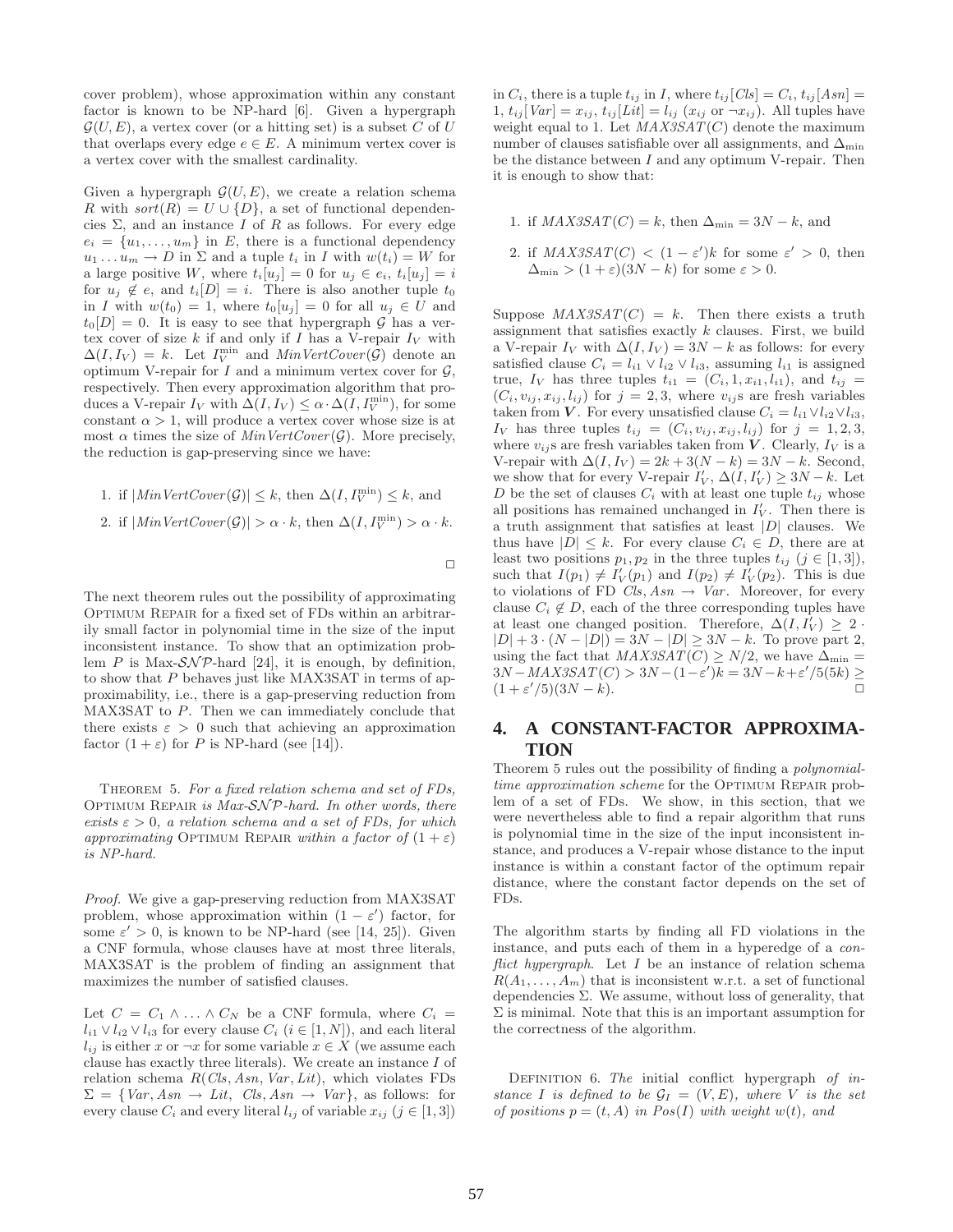A B C D E  
\n
$$
t_1
$$
  $\begin{pmatrix} a_1 & b_1 & c_1 \\ a_2 & b_1 & c_2 \\ a_2 & b_1 & c_2 \end{pmatrix} d_1 e_1$   
\n $t_2$   $\begin{pmatrix} a_1 & b_3 & c_3 & d_3 \\ a_4 & b_4 & c_4 & d_4 \\ a_5 & b_4 & c_5 & d_5 & e_5 \end{pmatrix}$   
\n $t_6$   $t_7$   $t_8$   $t_9$   $t_9$   $t_{10}$   $t_{11}$ 

Figure 2: Hyperedges in an initial conflict hypergraph.

- for every functional dependency  $X \to A \in \Sigma$  and two tuples  $t_1, t_2$  in I that violate  $X \to A$ , the set of positions  $\{p \mid p = (t_1, B) \text{ or } p = (t_2, B), B \in X\}$  form a hyperedge in  $E$ , which is called an initial pair conflict.
- for every three tuples  $t_1, t_2, t_3$  in I such that:
	- there exists an FD  $X \rightarrow A$  such that  $t_1[X] =$  $t_2[X]$ , and
	- there exists an FD Y  $\rightarrow$  A such that  $t_1[Y] =$  $t_3[Y]$ , and
	- $t_2[A] \neq t_3[A],$

the set of positions  $\{p = (t_1, C) \mid C \in XY\} \cup \{p =$  $(t_2, C)$  |  $C \in XA$ } ∪ { $p = (t_3, C)$  |  $C \in YA$ }, form a hyperedge in E, which is called an initial triple conflict.

- for every three tuples  $t_1, t_2, t_3$  in I such that:
	- there exists an FD X  $\rightarrow$  A such that  $t_1[X] =$  $t_2[X]$ , and
	- there exists an FD  $Y \rightarrow B$  such that  $A \in Y$ ,  $t_2[A] = t_3[A]$ , and  $t_1[Y - A] = t_3[Y - A]$ , and
	- $t_1[B] \neq t_3[B],$

the set of positions  $\{p = (t_1, C) \mid C \in (XYB - \{A\})\} \cup$  ${p = (t_2, C) | C \in XA} \cup {p = (t_3, C) | C \in YB},$ form a hyperedge in  $E$ , which is also called an initial triple conflict.

Intuitively, each hyperedge in the initial conflict hypergraph of an instance represents a conflicting set of positions that cannot completely remain unchanged in any repair. In other words, in every repair of the instance, at least one position in every hyperedge should get a new value. As a useful consequence we have:

PROPOSITION 7. The weight of a minimum vertex cover of the initial conflict hypergraph  $G_I$  is a lower bound on the distance between instance I and any optimum V-repair  $I_V^{\min}$ .

**Input:** An instance I of schema R violating FDs  $\Sigma$ . **Output:** A V-repair  $I_V$  for  $I$ .

- # Step 1: CAPTURING INITIAL VIOLATIONS:
- (1) create initial conflict hypergraph  $\mathcal{G}_I$  for  $I$ ;
- (2) find an approximation  $VC$  for minimum vertex cover in  $\mathcal{G}_I$ ;
- (3) change  $:= VC;$
- (4)  $I_{vc} := I; i := 1;$
- (5) while there are tuples  $t_1, t_2$  in  $I_{vc}$  violating an FD  $X \to A \in \Sigma$  s.t.  $(t_1, A)$  is the only position in VC do
- (6)  $I_{vc}(t_1, A) := I_{vc}(t_2, A);$
- (7) change := change  $\{(t_1, A)\};$
- (8) for every position  $p \in change$  do
- (9)  $I_{vc}(p) := v_i; i := i + 1;$
- $(10) I_V := I_{vc};$

# Step 2: RESOLVING NEW VIOLATIONS:

- (11) while there are violating tuples do
- (12) let  $p = (t, B)$  be a position in VC with smallest ratio  $\frac{w(t)}{|$ violations involving  $p|$ ;
- (13) let CI be a set of attributes in  $MinCorImp_{\Sigma}(B)$ ;<br>(14) for every attribute  $C \in (CI \cup \{B\})$  do
- for every attribute  $C \in (CI \cup \{B\})$  do
- (15)  $I_V(t, C) := v_i; i := i + 1;$
- (16) return  $I_V$ .

#### Figure 3: Algorithm FINDVREPAIR.

The notion of conflict hypergraph was previously used in managing inconsistency in databases (e.g., see [12, 8, 5]). The main difference is that the hypergraphs considered before contained database tuples as vertices and constraint violations as hyperedges. Since we believe that functional dependency violations could be resolved at the level of changing attribute values, versus deleting whole tuples, we create conflict hypergraphs in which vertices are positions in an inconsistent database.

EXAMPLE 8. Consider relation schema  $R(A, B, C, D, E)$ with FDs  $\Sigma = \{A \rightarrow C, B \rightarrow C, CD \rightarrow E\}$ . In instance I shown in Figure 2, we can see three different types of hyperedges in the initial conflict hypergraph (not all hyperedges are shown). It is easy to see that in any repair of this instance, the value of at least one position in each hyperedge should be modified.  $\hfill\Box$ 

The basic idea of the FINDVREPAIR algorithm, shown in Figure 3, is as follows. First, we construct the initial conflict hypergraph  $\mathcal{G}_I$  for the input inconsistent instance I. Then we find an approximation  $VC$  for a minimum vertex cover in  $\mathcal{G}_I$  using the known algorithms in the graph theory literature. Positions in  $VC$  are the initial set of positions whose values need to be changed. For each position in  $VC$ , we either put a value from the active domain if there are FDs forcing it, or we put a fresh variable from  $V$ . The resulting V-instance may still contain FD violations, which we resolve in the last step by changing the values in some positions in a way that no new violation may be introduced.

Before we explain how we resolve the FD violations that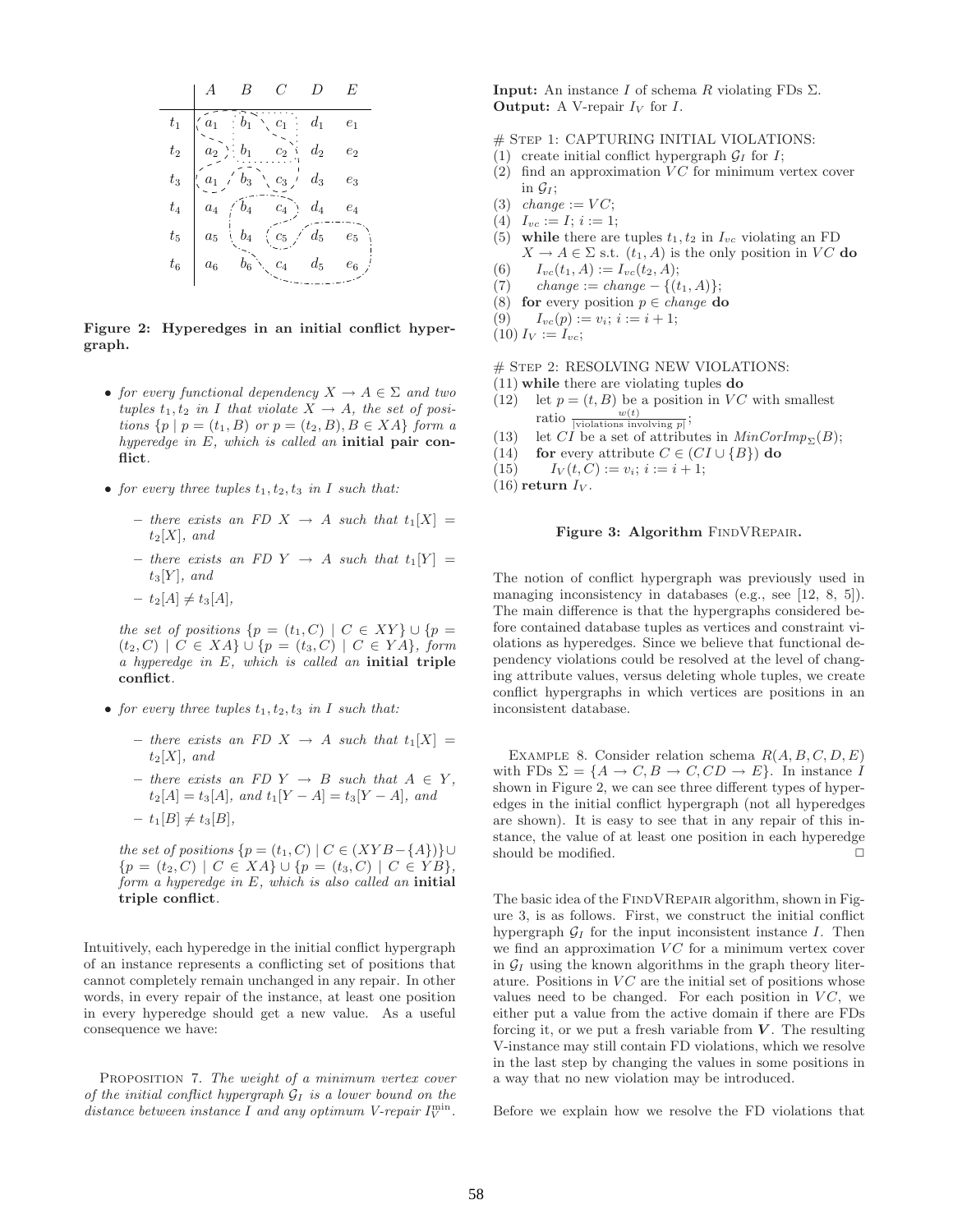arise after fixing values in the vertex cover  $VC$ , we introduce the notion of core implicant for attributes in a relation schema. Let R be a relation schema and  $\Sigma$  be a set of functional dependencies on the attributes of R.

DEFINITION 9. For every attribute A in sort $(R)$ , a core implicant of A is defined as a minimal set CI of attributes that intersects with every implicant of A. That is,  $CI \cap$  $X \neq \emptyset$  for every X such that  $\Sigma$  implies the nontrivial FD  $X \rightarrow A$ . A minimum core implicant for an attribute A is a core implicant with the smallest cardinality. The sets of all core and all minimum core implicants for an attribute A is denoted by  $CorImp_{\Sigma}(A)$  and  $MinCorImp_{\Sigma}(A)$  respectively.

To resolve new FD violations by doing a limited number of value modifications, the FindVRepair algorithm uses the following property of core implicants:

PROPOSITION 10. For every non-primitive attribute B in a core implicant  $CI \in CorImp_{\Sigma}(A), CI \cup \{A\}$  contains a core implicant  $CI' \in CorImp_{\Sigma}(B)$ .

Proof. Suppose for some attribute  $B \in CI$ , there is an implicant Y such that  $Y \cap (CI \cup \{A\}) = \emptyset$ . Let X be an implicant of  $A$  that contains  $B$  (such implicants exist since  $CI$  is minimal). If  $B$  is the only attribute in the intersection of X and CI (i.e.,  $X \cap CI = \{B\}$ ), then  $Y \cup (X - \{B\}) \rightarrow A$ is a nontrivial functional dependency whose left-hand side does not have any intersection with CI, which means CI cannot be a core implicant. Therefore, every such implicant  $X$  of  $A$  that contains  $B$  must have at least one more attribute in common with  $CI$ . This means  $B$  is a redundant attribute in  $CI$ , which contradicts with the assumption of minimality for CI.

Consequently, every implicant Y of a non-primitive attribute  $B \in CI$  must have a non-empty intersection with  $(CI \cup \{A\})$ , which concludes the proof.  $\Box$ 

We now explain step 2 of the algorithm (lines  $(11)–(15)$ ) that tries to resolve FD violations that arise as a result of running step 1 (lines (1)–(9)). Let  $I_V$  be the V-instance after making corrections for positions in the vertex cover  $VC$ , and  $t_i, t_j$  be two tuples in  $I_V$  violating a functional dependency  $X \to A$ . Since this is a violation that happens after we resolve the initial pair and triple conflicts, at least two positions  $(t_i, B)$ and  $(t_i, D)$  are in the vertex cover VC, where  $B, D \in XA$ . This is due to the way that the initial pair and triple conflict hyperedges were picked.

LEMMA 11. For every two tuples  $t_i, t_j$  in  $I_V$  violating an FD  $X \rightarrow A$ , there are at least two positions  $p_1, p_2$  in the intersection of vertex cover VC and the set  $S = \{p \mid p =$  $(t_i, B)$  or  $p = (t_j, B), B \in XA$ .

*Proof.* First, if none of the positions in  $S$  are in  $VC$ , this would be an initial violation, and S forms an initial pair

conflict hyperedge, which means it should have contained at least one position in the vertex cover. Now suppose that only one position  $p = (t_i, A) \in S$  is in the vertex cover VC. Clearly,  $I_V(p)$  cannot contain a variable, because the FD  $X \to A$  would force  $I_V(p)$  to be equal to  $I_V(t_j, A)$ . If  $I_V(p) = a$  for some  $a \in ADom(A)$ , it means that there is a tuple  $t_k$  in I and an FD  $Y \to A$  such that  $t_k[Y] =$  $t_i[Y], t_i[X] = t_i[X]$  and  $t_k[A] = a \neq t_i[A]$ . Then positions  ${p = (t_i, C) \mid C \in XY} \cup {p = (t_i, C) \mid C \in XA} \cup {p =$  $(t_k, C)$  |  $C \in YA$  form an initial triple conflict hyperedge, which means either  $I_V(p) \neq a$ , or  $t_i, t_j$  in  $I_V$  cannot violate  $X \rightarrow A$ .

If the only position from S in VC is of the form  $p = (t_i, B)$ for some  $B \in X$ ,  $I_V(p)$  cannot contain a variable, because that would not lead to a violation of  $X \to A$ . Therefore,  $I_V(p) = b$  for some  $b \in ADom(B)$ , and thus there is a tuple  $t_k$  in I and an FD  $Y \to B$  such that  $t_k[Y] = t_i[Y]$ ,  $t_i[X - B] = t_i[X - B], t_i[B] = t_k[B],$  and  $t_i[A] \neq t_i[A].$ Then positions  $\{p = (t_i, C) \mid C \in (XYA - \{B\})\} \cup \{p =$  $(t_i, C) | C \in XA \} \cup \{p = (t_k, C) | C \in YB\}$  form an initial triple conflict hyperedge, which means either  $I_V(p) \neq b$ , or  $t_i, t_j$  in  $I_V$  cannot violate  $X \to A$ .

To resolve the violation, it is enough to pick one of  $(t_i, B)$  or  $(t_i, D)$  (say  $(t_i, B)$ ), and change the value of  $I_V(t_i, B)$  to a fresh variable from  $V$ . In order not to make new violations by this change, we also change the value in  $I_V(t_i, C)$  for every attribute  $C$  in a minimum core implicant of  $B$  to a fresh variable. Then  $t_i, t_j$  no longer agree on X, and thus the violation is gone. Furthermore, no new violation will be introduced by these changes since for every attribute value that we change into a fresh variable, we also change the value of a core implicant of the attribute into a fresh variable. This is due to Proposition 10.

In step 2 of the algorithm, we basically need to resolve a number of violations, each of which involving at least two positions in vertex cover  $VC$ . If we do this in a greedy manner by picking the most cost-effective position at each step (smallest ratio  $\frac{w(t)}{|\text{violutions involving } p|}$ ), we manage to cover all violations by picking a set of positions in  $VC$  whose total weight is at most half of the total weight of all postions in  $VC$ . This is similar to the idea used in the greedy approximation algorithm for weighted set cover problem [25].

THEOREM 12. For every set of FDs, FINDVREPAIR is a polynomial-time constant-factor approximation algorithm for Optimum Repair.

Proof. It is easy to see that the output of the algorithm is a V-repair for an input instance I, and is produced in polynomial time in the size of I. In step 1 we capture all initial violations by changing the values in positions that fall in the vertex cover. Then in step 2 we keep resolving new violations by changing values to fresh variables, causing no new violation since we do not use a variable for two positions and we also assume  $v_i \neq v_j$  for  $i \neq j$  (more precisely, no ground substitution assigns equal values to different variables). Clearly, this process eventually terminates outputting a V-instance that does not contain any FD violation.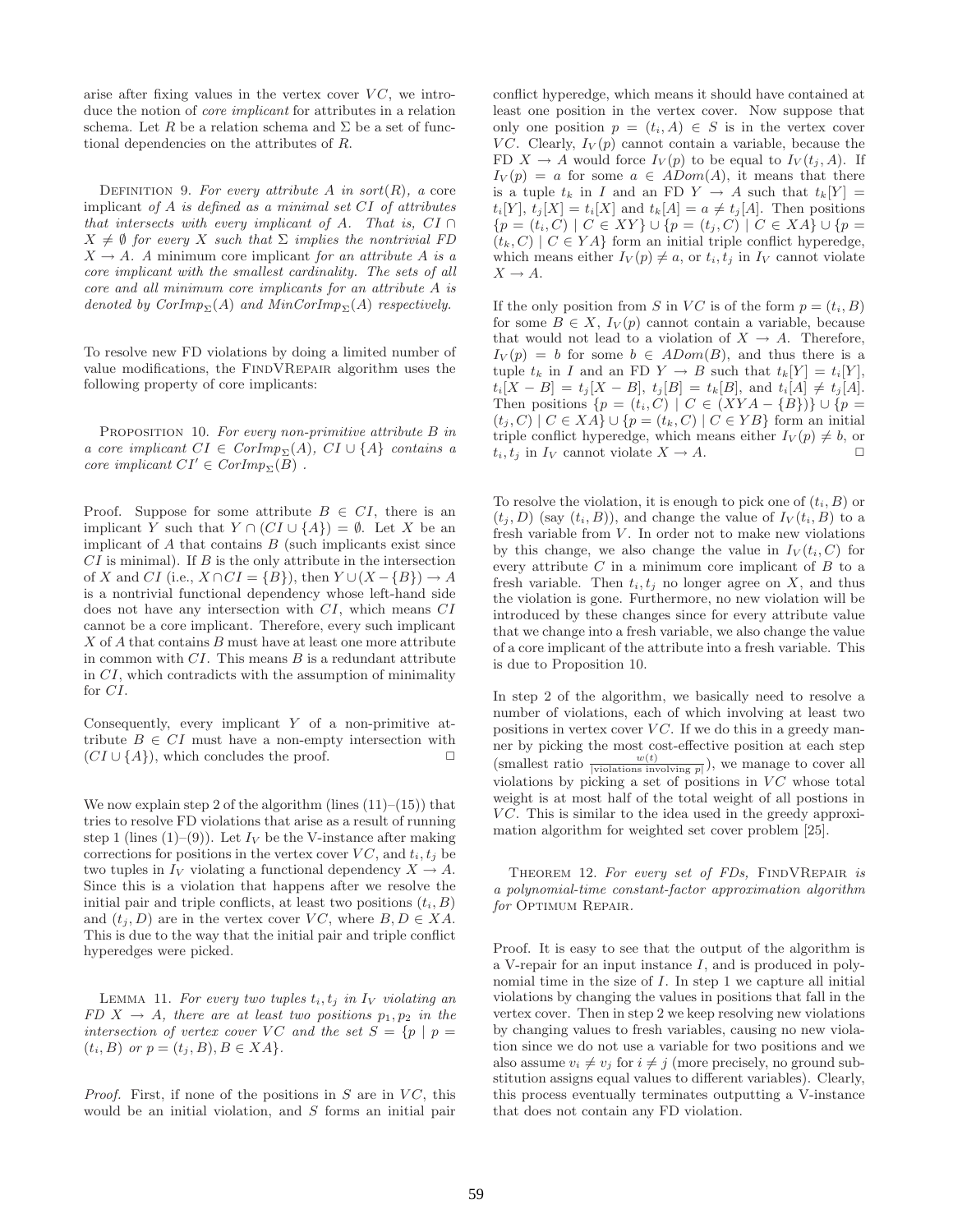Now we need to show that for every instance  $I$  of a schema R that violates FDs in  $\Sigma$ , the algorithm outputs a V-repair  $I_V$ , such that:

$$
\Delta(I, I_V) \le \alpha \cdot \Delta(I, I_V^{\min}),
$$

where  $\alpha$  is a constant that does not depend on I. We know that if  $I_V^{\text{min}}$  is a V-repair, in each initial pair and triple conflict in  $I$ , there is at least one position  $p$  whose value is not the same in  $I$  and  $I_V^{\min}$ . Therefore, the weight of a minimum vertex cover of the initial conflict hypergraph  $\mathcal{G}_I$  is a lower bound on the distance between I and  $I_V^{\min}$  (Proposition 7):

$$
\Delta(I, I_V^{\min}) \geq weight(MinVertCover(\mathcal{G}_I)).
$$

We know that if the size of the hyperedges in a hypergraph is bounded by  $f$  (or equivalently, in the set cover problem, the frequency of occurrence of every element in the sets is bounded by  $f$ ), then there is an approximation algorithm for finding the minimum vertex cover with approximation factor  $f$  (see [14, 25]). In our problem, the size of the hyperedges does not depend on the instance, and is determined by the number of attributes involved in a violated functional dependency. Let MFS be the maximum number of attributes involved in a functional dependency in  $\Sigma$ , which is minimal. It is easy to see that each hyperedge of an initial pair conflict contains at most  $2 \cdot MFS$  positions, and each hyperedge of an initial triple conflict contains at most  $4 \cdot MFS - 2$  positions. Therefore,

$$
f \le 4 \cdot MFS - 2.
$$

Let  $VC$  be the vertex cover selected by the approximation algorithm that we apply to the initial conflict hypergraph. Then for  $I_{vc}$ , which is the V-instance that we obtain by replacing values in positions selected by the vertex cover algorithm, we have

$$
\Delta(I, I_{vc}) \leq weight(VC)
$$
  
\n
$$
\leq f \cdot weight(MinVertCover(G_I))
$$
  
\n
$$
\leq (4 \cdot MFS - 2) \cdot weight(MinVertCover(G_I)).
$$

During step 2 of the algorithm, for each remaining violation involving a position  $(t_1, B)$  in the vertex cover, we change the value of at most  $|CI|$  additional positions into fresh variables for some core implicant  $CI \in MinCorImp_{\Sigma}(B)$ , which are all in the same tuple  $t_1$  sharing the weight  $w(t_1)$ . We do this in a way that these positions never involve in any FD violation from the moment we fix them. Furthermore, at each step we resolve remaining violations by picking the most cost-effective position of  $VC$ . If  $MCI$  denotes the size of the largest minimum core implicant over all attributes, then after resolving all violations in  $I_V$ , we have added at most  $\frac{1}{2} \cdot MCI \cdot weight(VC)$  to the distance between the original instance I and instance  $I_{vc}$ . Putting everything together, we have

$$
\Delta(I, I_V) \leq (\frac{1}{2} \cdot MCI + 1) \cdot \Delta(I, I_{vc})
$$
  
\n
$$
\leq (\frac{1}{2} \cdot MCI + 1) \cdot (4 \cdot MFS - 2)
$$
  
\n
$$
\leq \text{(MCI + 2)} \cdot (2 \cdot MFS - 1) \cdot \Delta(I, I_V^{\min}),
$$

which completes the proof.  $\Box$ 

It would be interesting to ask whether any natural condition on FDs (e.g., a normal form) guarantees a small constant factor for the approximation algorithm. For instance, we can guarantee  $MCI = 1$  if we manage to partition the set of attributes  $sort(R)$  into disjoint sets  $\{A_1, \ldots, A_k\}$ , such that there is no FD involving attributes from two different sets, and for each set there is an FD  $A_1 \dots A_{k-1} \rightarrow A_k$ . Interestingly, this is similar to a recently-studied restricted version of third normal form, called  $3NF^+$  [21].

# **5. REPAIRING WITH CONDITIONAL FUNCTIONAL DEPENDENCIES**

An extension to traditional functional dependencies called conditional functional dependencies (CFDs) has recently been introduced [9, 13] that is capable of representing accurate information and is useful in data cleaning. Using a CFD we are able to express constraints that bind a set of semantically related values. Here, we would like to show that given a database instance that violates a set of CFDs, we can use a similar technique to find an approximation for an optimum V-repair.

Like traditional FDs, every set of CFDs has a minimal cover [9]. We therefore assume that we are given a minimal set of CFDs that contain constraints of the form  $(X \to A, t_p)$ , where  $X \to A$  is a standard FD, and  $t_p$  is a pattern tuple on attributes XA. For every attribute  $B \in XA$ ,  $t_p[B]$  is either a constant in the domain of B or the symbol  $\cdot \frac{1}{2}$ .

To define the semantics of CFDs, we need an operator  $\approx$ . For two symbols  $u_1, u_2$ , we have  $u_1 \approx u_2$  if either  $u_1 = u_2$ or one of  $u_1, u_2$  is '.'. This operator naturally extends to tuples. Let I be an instance of relation schema R, and  $\Sigma$ be a set of CFDs over the attributes of  $R$ . Instance  $I$  satisfies a CFD  $(X \to A, t_p)$  if for every two tuples  $t_1, t_2$  in I,  $t_1[X] = t_2[X] \times t_p[X]$  implies  $t_1[A] = t_2[A] \times t_p[A]$ . Instance I satisfies  $\Sigma$  if it satisfies all CFDs in  $\Sigma$ . For example, for relation schema  $R(name, cnt, prov, reg, arCode, phone),$ where the attributes represent name, country, province, region, area code, and phone number, we can express the following two CFDs: 1.  $(\text{cnt}, \text{arCode} \rightarrow \text{reg}, (\text{CAN}, 604, \text{Van})),$ which means whenever country is Canada and area code is 604, then the region must be Vancouver/Lower mainland. 2.  $(cnt, reg \rightarrow prov, (CAN, \_, \_$ ), which means whenever country is Canada, the value of region uniquely determines the province.

The notion of V-repairs can be extended for CFDs in a natural way. We now show how the approximation algorithm of Section 4 can be extended, so it can be used for repairing an instance using a set of CFDs. The new algorithm starts with a step 0 (shown in Figure 4), which is necessary to ensure that corrections are made based on the information provided by pattern tuples. This step adds pattern tuples of CFDs that enforce a fixed constant for an attribute to the original instance. These added tuples have a very large weight to ensure that their positions never fall in the vertex cover.

The initial conflict hypergraph for an instance violating a set of CFDs can be built in a very similar way after artificially adding pattern tuples to the instance. Again, we need to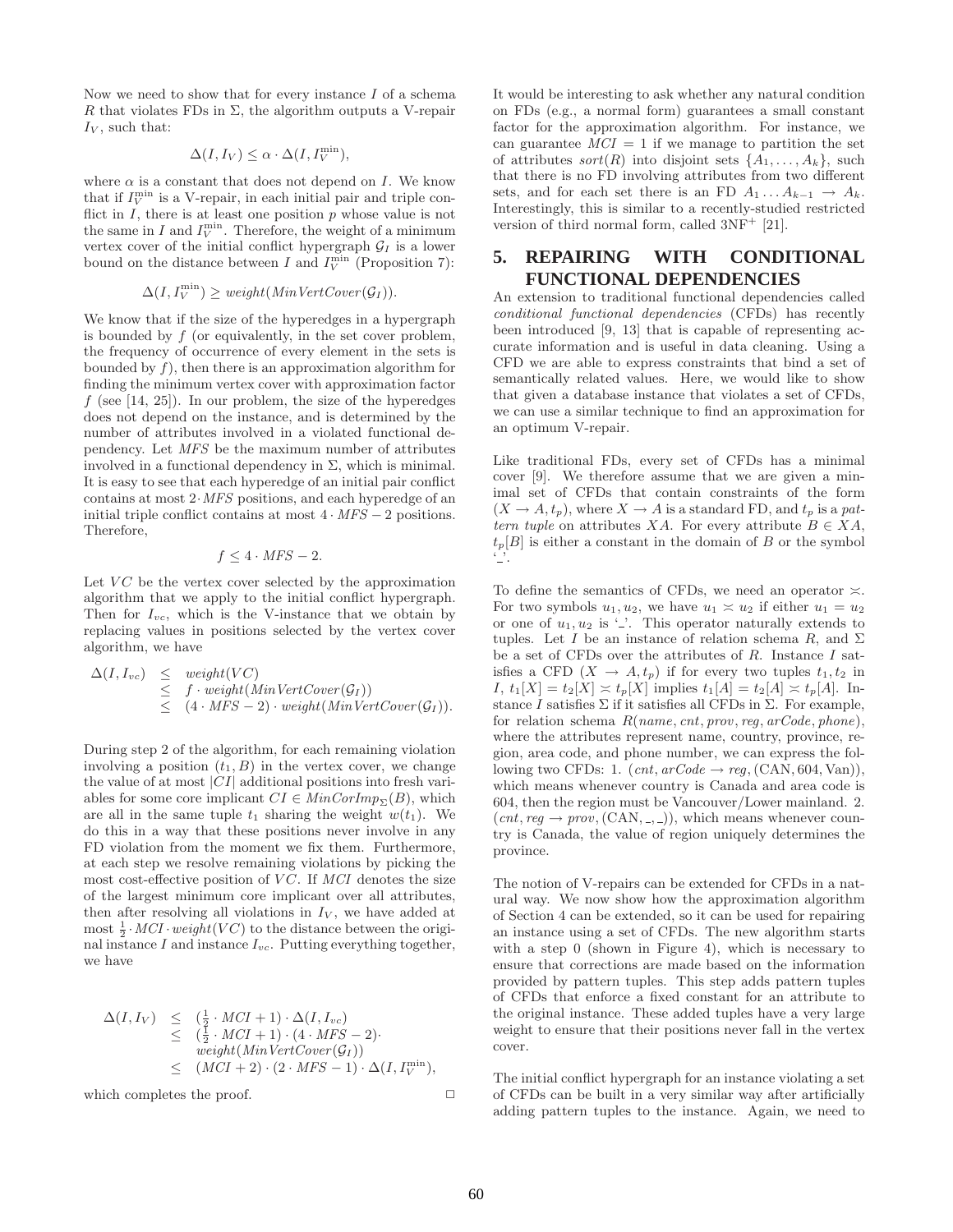#### # Step 0: ENFORCING PATTERN TUPLES

- (i) for every CFD  $(X \to A, t_p)$  s.t.  $t_p[A]$  is not '\_' do
- (ii) create tuple t with  $t[XA] := t_p[XA]$ , and for every attribute  $B \notin XA$ ,  $t[B] := v$  for some fresh variable  $v \in V$ , and  $w(t) := W$  for some large positive integer W;
- (iii)  $I := I \cup \{t\};$

#### Figure 4: Additional step for extending algorithm FindVRepair for CFDs.

form sets of positions violating a CFD, whose values cannot all together remain unchanged in any repair. After finding a vertex cover for the initial conflict hypergraph and proposing new values for positions in the vertex cover that are forced to some value according to CFDs, we need to resolve possible new violations.

The notion of core implicant can also be extended for CFDs. Intuitively, a core implicant of an attribute A is a set of attributes X such that whenever we change the value in positions  $(t, B)$ ,  $B \in XA$ , for a tuple t, into fresh variables, we ensure that those positions will never get involved in any violation. We also wish to keep this set  $X$  of attributes as small as possible.

A naive way to find core implicants for CFDs is by treating them as standard FDs and ignoring pattern tuples, which obviously does not necessarily give us the smallest core implicant sets. Let  $\Sigma_{FD}$  be a set of all FDs  $X \to A$ , where  $(X \to A, t_p)$  is a CFD in  $\Sigma$ , and  $CorImp_{\Sigma_{FD}}(A)$ ,  $MinCorImp_{\Sigma_{FD}}(A)$  represent the set of all core and all minimum core implicants for an attribute A with respect to FDs in  $\Sigma_{FD}$ . Then

DEFINITION 13. For every attribute A in sort $(R)$ , a CFD core implicant CI is defined to be a set in  $CorImp_{\Sigma_{FD}}(A)$ , and a minimum CFD core implicant for an attribute  $\overline{A}$  is a set in  $MinCorImp_{\Sigma_{FD}}(A)$ .

The following lemma shows a property of CFD core implicants, as defined above, that helps us resolve new violations by changing the value in a limitted number of positions into fresh variables.

LEMMA 14. Let t be a tuple in V-instance  $I_V$ , such that for some attribute  $A$  and every attribute  $B$  in a minimum CFD core implicant CI of A, we have  $I_V(t, B) = v_i$  for some variable  $v_i \in V$ . Then for every CFD  $(Y \to C, t_p) \in \Sigma$  and tuple t' in  $I_V$  such that t, t' violate  $(Y \to C, t_p)$ , we have  $YC \cap (A \cup CI) = \emptyset.$ 

*Proof.* Let  $D$  be an attribute in the intersection of  $YC$ and  $(A \cup CI)$ . If  $D \in Y$ , then  $I_V(t, D)$  contains a fresh variable and cannot be equal to  $I_V(t', D)$   $(t \neq t')$  or  $t_p[D]$ . Therefore, the violated CFD must be of the form  $(Y \to D, t_p)$ . Then  $(A \cup CI)$  should contain an attribute  $B \in Y$  (Proposition 10). Since  $I_V(t, B)$  contains a fresh variable, again,  $I_V(t, B)$  cannot be equal to  $I_V(t', B)$ 

 $(t \neq t')$  or  $t_p[B]$ . Therefore,  $t, t'$  cannot violate  $(Y \rightarrow C, t_p)$ unless the intersection is empty.

This lemma is the key to showing that running step 0 (Figure 4) followed by  $FINDVREPAIR$  (Figure 3) produces a Vrepair whose distance to the original inconsistent instance is within a constant factor of an optimum repair distance.

THEOREM 15. For every set of CFDs, STEP  $0 +$  FIND-VRepair is a polynomial-time constant-factor approximation algorithm for OPTIMUM REPAIR.

Proof. Follows from Lemma 14 and an argument similar to the proof of Theorem 12.  $\Box$ 

### **6. CONCLUSIONS**

Databases often tend to be inconsistent in the sense of violating the set of integrity constraints they are supposed to satisfy. This is typically the case with data obtained as a result of integration of multiple data sources. There has been considerable recent interest in dealing with inconsistent databases. An inconsistent database can be repaired, i.e., turned into a consistent database, by updates in the form of tuple insertion/deletions and/or value modifications. Prior art in dealing with inconsistent databases has focused on one of two things. The consistent query answering approach produces answers to queries that are true in all minimal repairs, by means of query rewriting or finding a nucleus. In the second approach, researchers have studied the hardness of finding minimum repairs, and in some cases proposed heuristic solutions. Being minimum is w.r.t. distance measures that have been proposed to gauge how far away the repair is from the original inconsistent database.

In this paper, we focused on repairs w.r.t. functional dependencies and proposed a model of repair distance which is based on the number of value modifications and the weight/confidence associated with the tuples being modified. This model is simpler than the one studied previously [10, 13, 8] in that all value modifications are treated alike. Yet we showed that under this model, repair checking is NPcomplete, even when the functional dependencies are unary. We also showed that if FDs are part of the input, finding a constant-factor approximation for an optimum repair, i.e., a repair whose distance from the original database is minimum, is NP-hard. Furthermore, for a fixed set of functional dependencies, finding a  $(1 + \varepsilon)$ -approximation for an optimum repair is NP-hard, for some  $\varepsilon > 0$ . On the positive side, we developed a polynomial time algorithm that produces a constant-factor approximation for an optimum repair, when the set of functional dependencies is fixed. We also showed that our constant-factor approximation algorithm can be easily extended for repairs w.r.t. conditional functional dependencies. All our results are couched in terms of a notion of V-rapairs we proposed in this paper. V-repairs are based on the idea of changing values to other constants or to fresh variables.

Several questions remain open. In practice, a DBA or data owner may have some domain knowledge which enables her